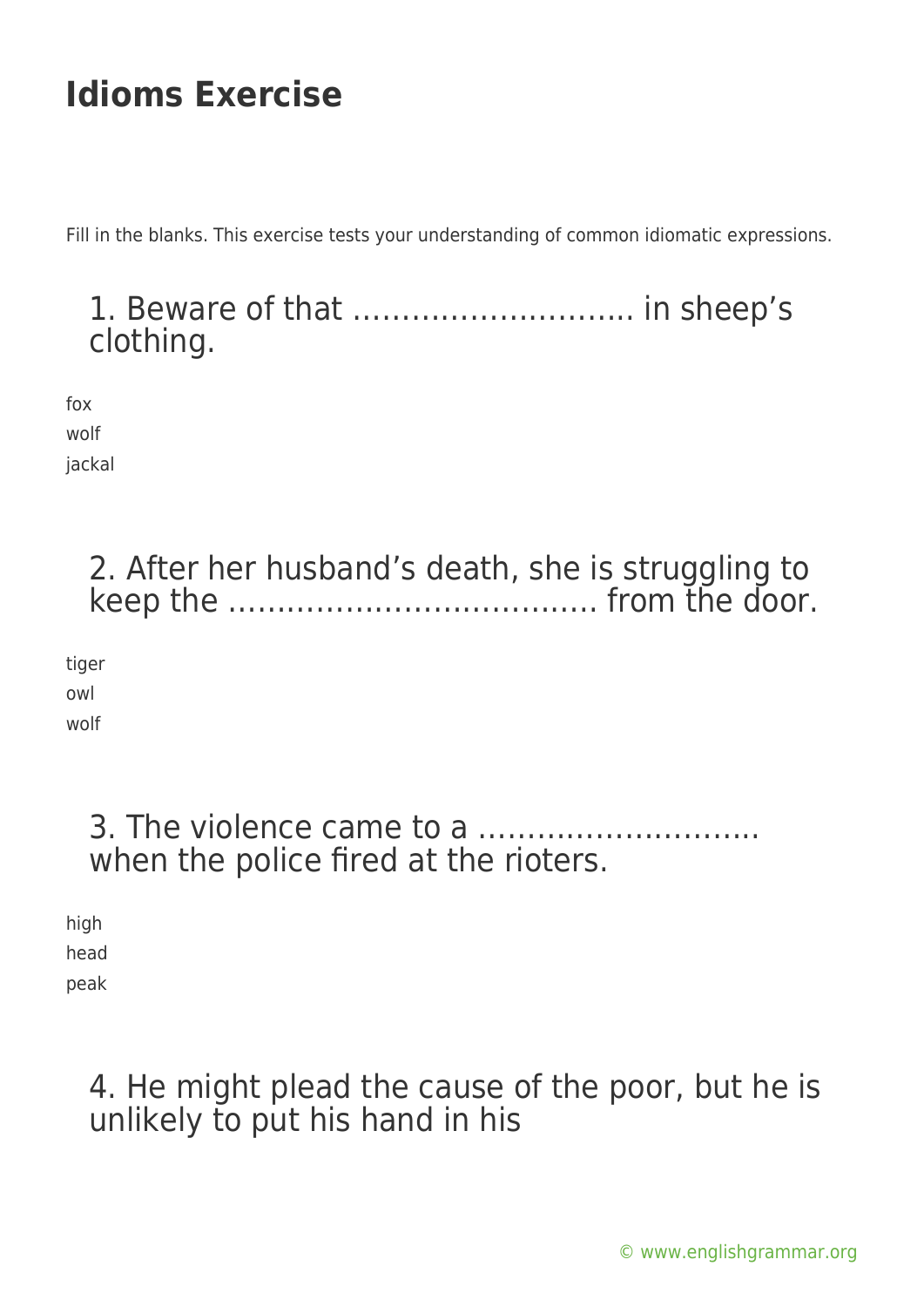..........................................

bag pocket drawers

#### 5. You see she has two strings to her ……………………………. She is a writer. She also does modeling.

bow sitar violin

#### 6. They have threatened war to the …………………………….. if their demands are not granted.

spear dragon knife

## 7. He joined the company as a cashier but now he is at the top of the …………………………..

house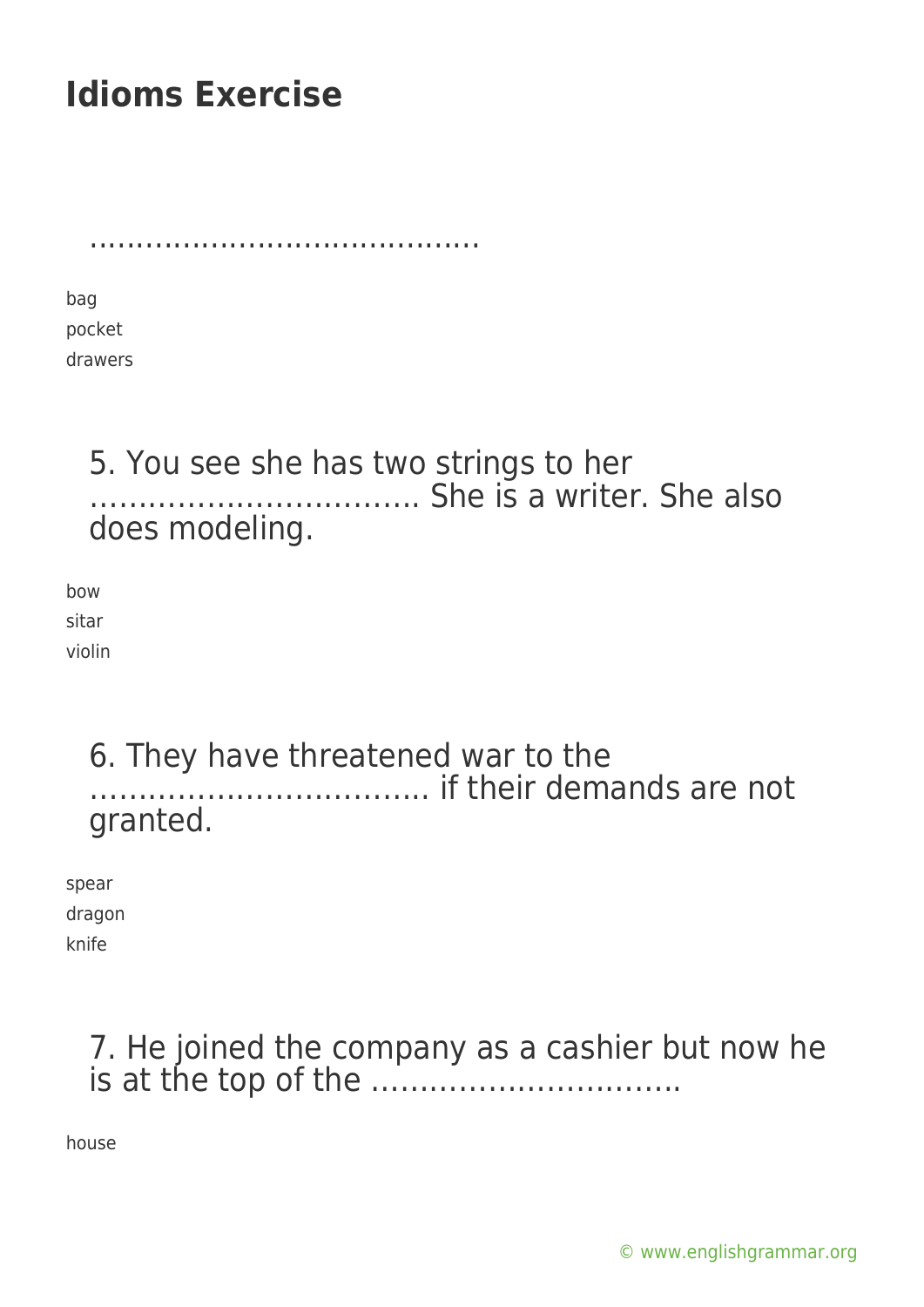tree ship

## 8. I sent him about his ………… because I could no longer stand his insolence.

work job business

## 9. He says that he has rubbed …………………………… with many celebrities.

head shoulders hands

# 10. I have told you time and again not to poke your …………………………… into my business.

head nose tongue

[© www.englishgrammar.org](https://www.englishgrammar.org/)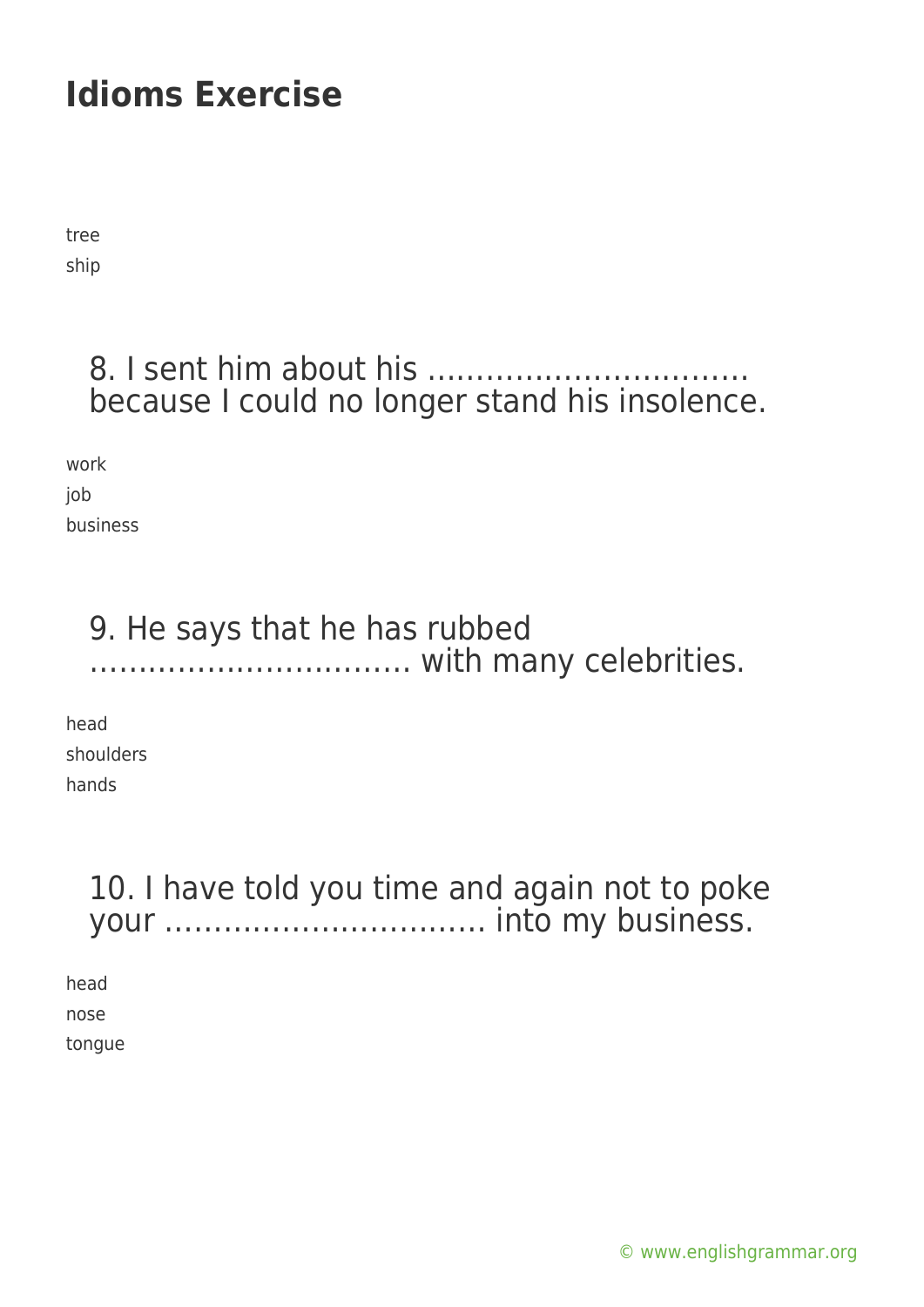## 11. He is the ……………………………. man of his boss.

right hand left hand second hand

#### 12. After the death of his parents, his uncle took him under his …………………………….

shoulder wings head

#### Answers

Beware of that wolf in sheep's clothing.

After her husband's death, she is struggling to keep the wolf from the door. The violence came to a head when the police fired at the rioters. He might plead the cause of the poor, but he is unlikely to put his hand in his pocket. You see she has two strings to her bow. She is a writer. She also does modeling. They have threatened war to the knife if their demands are not granted. He joined the company as a cashier but now he is at the top of the tree. I sent him about his business because I could no longer stand his insolence. He says that he has rubbed shoulders with many celebrities.

I have told you time and again not to poke your nose into my business.

He is the right hand man of his boss.